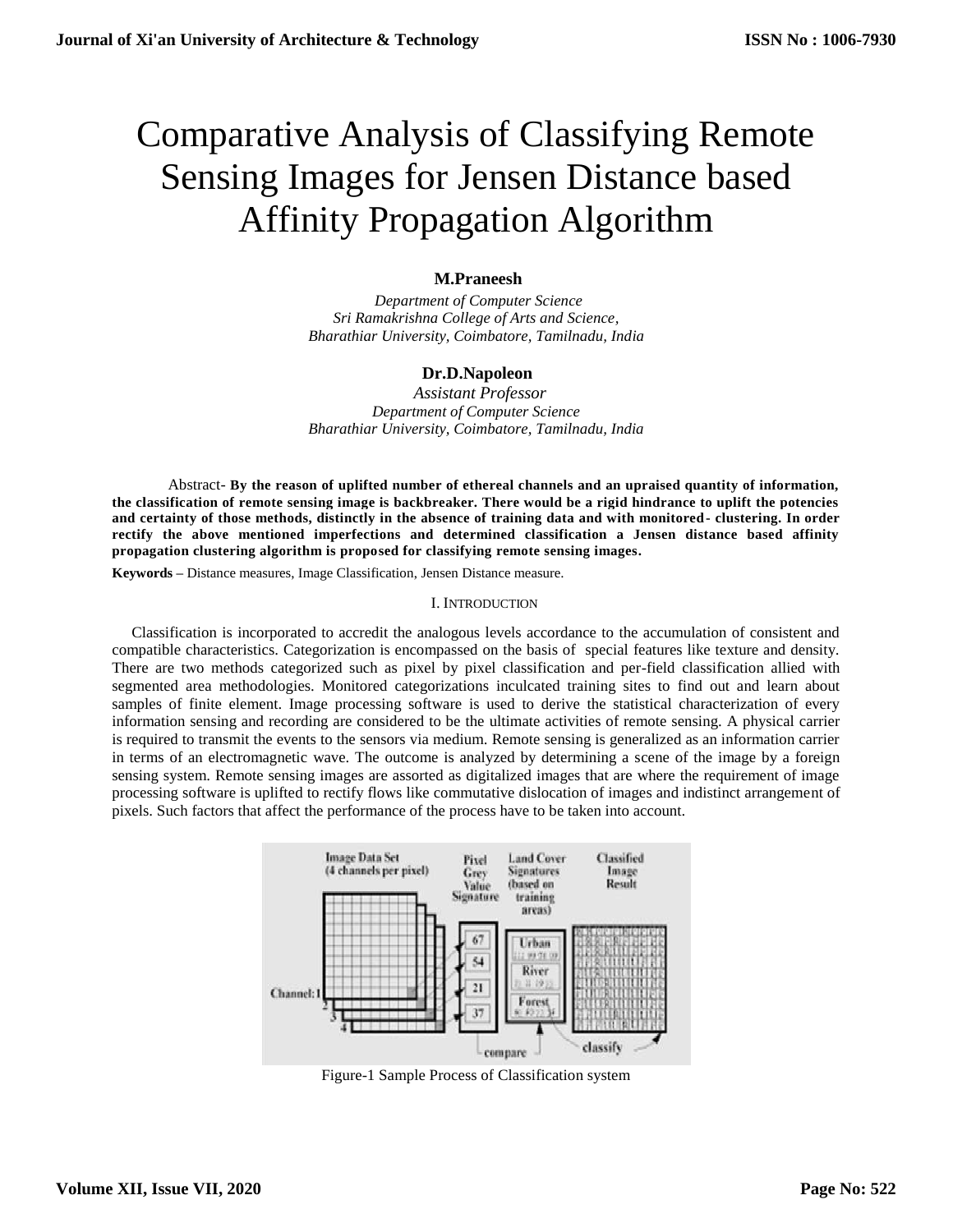## II. RELATED WORKS

## The following table 1 describes the classification methods and Accuracy of the Existing works

#### Table 1 – Related works

| <b>Method</b>                                          | <b>Accuracy</b> |
|--------------------------------------------------------|-----------------|
| <b>LUCC</b>                                            | 85.2 %          |
| Parallelepiped Algorithm,                              |                 |
| Minimum Distance to Mean                               | 90.5%           |
| Algorithm and Maximum                                  |                 |
| Likelihood Algorithm                                   |                 |
| <b>LULCC</b>                                           | 88.2%           |
|                                                        |                 |
| Markov chain analysis                                  | 90.5%           |
|                                                        |                 |
| support vector machine in a                            | 91.4%           |
| weighted<br>lavered<br><sub>or</sub><br>classification |                 |
|                                                        |                 |

## III. PROPOSED WORK

The concepts utilized in the present intelligent system for effective image classification are detailed in this section and various distance measures are based on affinity propagation clustering architecture, as shown in fig- 2:



Figure-2 System Architecture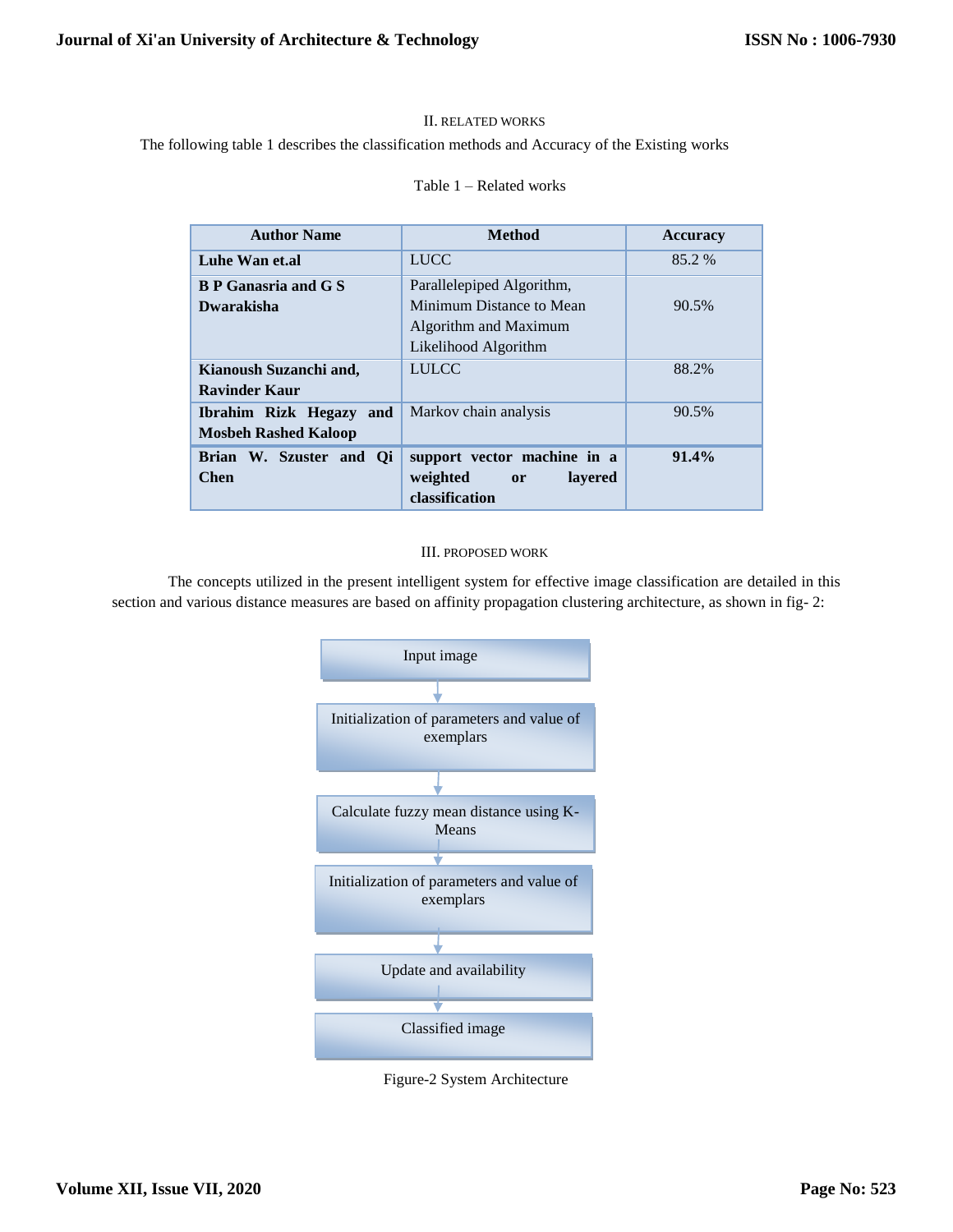#### *3.1 Distance-measures based Affinity Propagation*

In this scheme, the Euclidean distance is deliberate from each class mean to all other classes. The Endeavour is to maximize this remoteness on the whole, to ensure that unlike classes are reserved separate from one another. In this functioning, they maximize the minimum distance between the classes. Instead they could maximize the middling or midpoint distance between the classes:, but this holds the danger of accepting a subset which has some classes very close to one another, but go undetected because some are very far apart.

> A. K-means clustering algorithm with Euclidean Distance Let  $X = \{x_1, x_2, \ldots x_k\}$  be set of data and  $M = \{m_1, m_2, \ldots m_k\}$ 1) Select a number (K) of cluster centers - centroids at random 2) Assign every item to its nearest cluster center using Euclidean distance

 $S_i^{(t)} = \{x_j : ||x_j - m_i^{(t)}|| \le ||x_j - m_i^{(t)}||$  for all  $i^* = 1, ..., k\}$ <br>3) Move each cluster center to the mean of its assigned items  $m_i^{(t+1)} = \frac{1}{|s_i^{(t)}|} \sum_{x_j \in S_i^{(t)}} x_j$ 

4) Repeat steps 2,3 until convergence or change in cluster assignment less than a threshold.

**B.** K-means clustering algorithm with Canberra distance Let  $X = \{x_1, x_2, \ldots x_k\}$  be set of data and  $M = \{m_1, m_2, \ldots m_k\}$ 1) Select a number (K) of cluster centers - centroids at random

2) Assign every item to its nearest cluster center using Sorensen distance

$$
S_j^{(t)} = \left\{ x_j : \frac{\parallel x_j - m_j \parallel}{\parallel x_j + m_j \parallel} \text{ for all } j = 1, ..., k \right\}
$$

Move each cluster center to the mean of its assigned  $3)$ items

$$
m_i^{(t+1)} = \frac{1}{|s_i^{(t)}|} \sum_{x_j \in S_i^{(t)}} x_j
$$

4) Repeat steps 2,3 until convergence or change in cluster assignment less than a threshold.

K-means clustering algorithm with Jensen distance Let  $X = \{x1, x2, xk\}$  be set of data and  $M = \{m1, m2, mk\}$ 1) Select a number (K) of cluster centers - centroids at random. 2) Assign every item to its nearest cluster center using Canberra distance  $S_j^{(t)}=\left\{x_j: \frac{\parallel x_j-m_j\parallel}{\parallel x_j\parallel +\parallel m_j\parallel} \text{ for all } j=1,\ldots,k\right\}$ 3) Move each cluster center to the mean of its assigned items  $m_i^{(t+1)} = \frac{1}{|s_i^{(t)}|} \sum_{x_j \in S_i^{(t)}} x_j$ 4) Repeat steps 2, 3 until convergence or change in cluster assignment less than a threshold. **Take I** 

**Volume XII, Issue VII, 2020**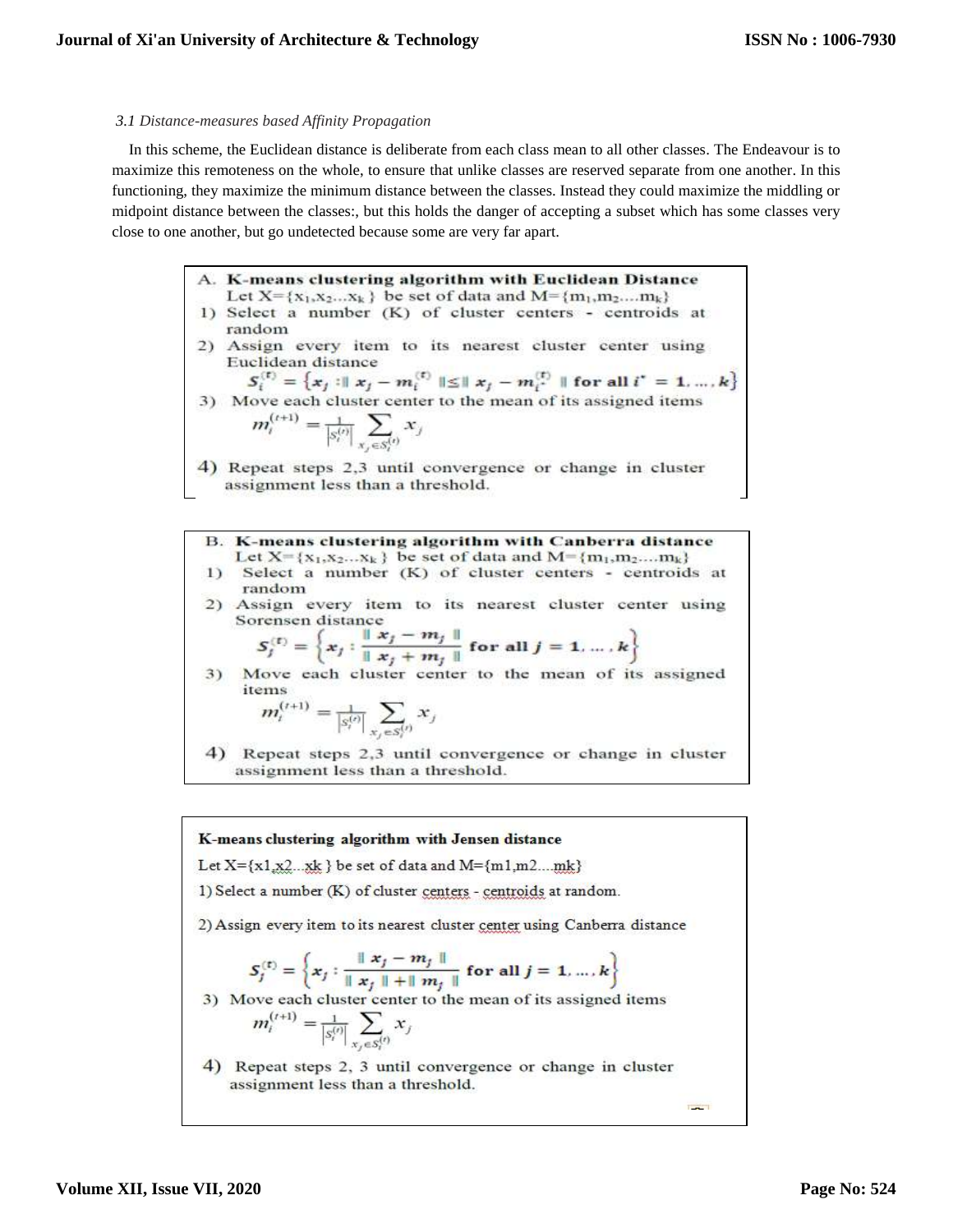#### IV.RESULT AND DISCUSSION

This segment discusses and analyse the outcome of Euclidean Distance-based affinity Propagation (ED-AP), Canberra-Distance based Affinity Propagation (CD-AP), Jensen -Affinity based Propagation (JS-AP) to classify images with similar functionalities based on Quick bird Dataset.



Figure- 3 Results of ED-AP (Quick bird Dataset)

|                                                           |                          |                                                             |             |                           |                                                    |                   |             |                                                     |                        |                  |                    |                                           |                                         |                           |                                                         |                                                                              | <b>PERMITS</b>                                                                                 |
|-----------------------------------------------------------|--------------------------|-------------------------------------------------------------|-------------|---------------------------|----------------------------------------------------|-------------------|-------------|-----------------------------------------------------|------------------------|------------------|--------------------|-------------------------------------------|-----------------------------------------|---------------------------|---------------------------------------------------------|------------------------------------------------------------------------------|------------------------------------------------------------------------------------------------|
| DeDux Farade Desitop weaken hink-<br>EINE<br><b>Allen</b> |                          |                                                             |             |                           |                                                    |                   |             |                                                     |                        |                  |                    |                                           |                                         |                           |                                                         |                                                                              |                                                                                                |
| and the                                                   | <b>PST IPT AM</b>        | I IZJENIHE POKOCI I FI LIOUTO ROM VIENITZALICINATU PIOGRADE |             |                           | <b>A PERSONAL PROPERTY IN</b>                      |                   |             |                                                     |                        |                  |                    |                                           | $=1.11$ MJ                              |                           |                                                         |                                                                              |                                                                                                |
| Diversionally. [A] Friend by child. [A] Infinal's Frieds. |                          |                                                             |             |                           |                                                    |                   |             |                                                     |                        |                  |                    |                                           |                                         |                           |                                                         |                                                                              |                                                                                                |
| <b>EMANUELESSEN</b>                                       | <b>BC 22 - P - M</b>     | A. a HIRESHAWER TRESSAULT                                   |             |                           |                                                    |                   |             |                                                     |                        |                  |                    |                                           | ■ 四 本 東                                 |                           | <b>STAHANAHUE</b>                                       |                                                                              | 198 971<br>$-$                                                                                 |
| 1921 LTD, we constantly democrated                        | <b>A CARD</b><br>$-426$  | (E) Peace LO FMET, MET World's that<br>3.01<br>33           | $=$ $+$     | 工业<br>$\exists$ 6         | Vidgo, see timogo, or early matrice residual<br>三座 | 418               | 33W         | 22<br>74                                            | $\equiv$ $\Box$        | 33               | 工作                 | 3 <sup>2</sup>                            |                                         | $\rightarrow$             | w                                                       | T.E.P. Hollows Shakes Co., L. W.                                             |                                                                                                |
| <b>Pilgram of</b>                                         |                          | 20<br>36.36                                                 | 48.         | a n<br>$16 - 16$          | 2.6                                                | 47                | 3.45        | 22<br>コル                                            | $\rightarrow$ $\alpha$ | 2.4              | $\approx 7$        | 3.4                                       |                                         |                           | <b>Fallence</b><br>Пæ                                   | <b>Undian</b><br>T                                                           |                                                                                                |
| plate between any<br>statute and used                     |                          | 19<br>93                                                    | 11.1        | $\equiv$ H<br>7.1         | 兰林                                                 | 43                | 27          | 24<br>$a -$                                         | $=0$                   | 1.25             | 出す                 | 310                                       |                                         |                           | <b>Lu</b>                                               |                                                                              |                                                                                                |
| silving and an                                            |                          | 3.19<br>3.1<br>X6<br>3.2                                    | 3.81<br>48  | 工业<br>3.W<br>2.81<br>$+9$ | 2.6<br>正成                                          | $40-$<br>48       | 24.1<br>3.3 | 11.32<br>$-10$<br><b>Diff</b><br>$\exists$ iii      | $\pm$<br>$-26$         | 3.86<br>2.4      | 33<br>三百           | 3.6<br>夜夜                                 |                                         |                           | E a b                                                   | <b>ATATAS INVENITS</b>                                                       |                                                                                                |
| <b>Will land and</b>                                      |                          | 34<br><b>P4</b>                                             | 日本          | $= 0$<br>三国               | $=7$                                               | うに                | 77.3        | 北方<br>XB                                            | $=$ $+$                | 选择               | 京友                 | 403                                       |                                         |                           | <b>ALL</b><br>-act                                      | CENNISTICS GOVING<br>Clicked (Rouble)                                        |                                                                                                |
| 20 ed au<br><b>IR stattutes</b>                           |                          | 31.75                                                       |             |                           |                                                    | $-75$             |             | 3.13                                                |                        |                  | 34                 | d/Y                                       |                                         |                           | in a                                                    | $-100$ is $000 - 3$ -diameter in                                             |                                                                                                |
| TI massive                                                | - 1                      | <b>CONTRACTOR</b>                                           |             |                           | w                                                  |                   |             |                                                     |                        |                  | 三堆<br>$\mathbb{R}$ | 3/7<br>4.7                                |                                         |                           | im.<br><b>Hall</b>                                      | $<100+101+2$ disolder $>$<br>$-100 - 001 - 14$ situation (s)                 |                                                                                                |
| ing mass. Yet                                             |                          | File Edit vace forest fields Denising member rends as       |             |                           | <b>Film</b>                                        |                   |             | Feld Value Howell Tools Electrical Marchus Holtz to |                        |                  | 主工                 | $-3 +$                                    |                                         |                           |                                                         | 1111                                                                         |                                                                                                |
|                                                           | <b>CYAT</b>              | M.<br>te.<br>$\mathcal{L}(\mathbb{R}_{\geq 0})$             | $-20.4 -$   |                           |                                                    |                   |             |                                                     |                        | ÷                |                    |                                           |                                         |                           |                                                         | ALLOWN USE A U. minutednes in                                                |                                                                                                |
|                                                           |                          |                                                             |             |                           |                                                    |                   |             |                                                     |                        |                  |                    |                                           |                                         |                           | <b>Hall</b><br>$\rightarrow$                            | EE.<br>11                                                                    |                                                                                                |
|                                                           |                          |                                                             |             |                           |                                                    |                   |             |                                                     |                        |                  |                    |                                           |                                         |                           | $+ -$                                                   | with the Chrysler of the a                                                   |                                                                                                |
|                                                           |                          |                                                             |             |                           |                                                    |                   |             |                                                     |                        |                  |                    |                                           |                                         |                           | <b>Call</b>                                             | to a DOs GAL advantage of                                                    |                                                                                                |
|                                                           |                          |                                                             |             |                           |                                                    |                   |             |                                                     |                        |                  |                    |                                           |                                         |                           | <b>Taski</b><br>in the                                  | $<$ 100% (101% of absolute)<br>with a Grid and international con-            |                                                                                                |
|                                                           |                          |                                                             |             |                           |                                                    |                   |             |                                                     |                        |                  |                    | <sup>12</sup> Classified Street, by Cant. |                                         |                           | Fut.                                                    | ALLENDA WELL AND ARRANGEMENT                                                 |                                                                                                |
|                                                           |                          |                                                             |             |                           |                                                    |                   |             |                                                     |                        | File Extr.       |                    |                                           | View, Dowert Tooly Decking Writers Help |                           | i an                                                    | mit wie üblische admaltellen im                                              |                                                                                                |
|                                                           |                          |                                                             |             |                           |                                                    |                   |             |                                                     |                        |                  |                    | ъ                                         | $-1730$<br>$-16 +$                      |                           | 17.43<br>i.                                             | and DOA wild have a standard to the<br>$= 10.2446 \pm 1$ about the $\approx$ |                                                                                                |
|                                                           |                          |                                                             |             |                           |                                                    |                   |             |                                                     |                        |                  |                    |                                           |                                         |                           | Filippi                                                 | and similarly deposition of                                                  |                                                                                                |
|                                                           |                          | $m + 1$                                                     |             |                           |                                                    |                   |             |                                                     |                        |                  |                    |                                           |                                         |                           |                                                         |                                                                              | ٠                                                                                              |
|                                                           |                          | æ.                                                          | وبرو        |                           | <b>TELES</b>                                       |                   |             |                                                     |                        |                  |                    |                                           |                                         |                           | <b>ANTHONY COLLECTION</b>                               |                                                                              | 99 22 31                                                                                       |
|                                                           |                          | PAL SIM times Steert Tixon County Weicher Help              |             |                           |                                                    |                   |             |                                                     |                        |                  |                    |                                           |                                         |                           | $-4.111$ $-1.111$ $-1.111$                              | <b>BIGS FW </b>                                                              |                                                                                                |
|                                                           |                          | <b>1.3 KS 64</b>                                            | $-24$ $-12$ | <b><i>SHUNGER</i></b>     | $\frac{1}{2}$                                      |                   |             |                                                     |                        |                  |                    |                                           |                                         |                           | <b>Business</b><br>ジプムトナホス                              | 法上海线 官員                                                                      | $\frac{1}{2} \left( \frac{1}{2} \right) \left( \frac{1}{2} \right) \left( \frac{1}{2} \right)$ |
|                                                           |                          |                                                             |             |                           |                                                    |                   |             |                                                     |                        |                  |                    |                                           |                                         |                           | 6/21/11<br><b>State Street</b>                          | ミンガル 戸野                                                                      |                                                                                                |
|                                                           |                          |                                                             |             |                           | ш                                                  | <b>South From</b> |             |                                                     |                        |                  |                    |                                           |                                         |                           | 4-1- N/L1/L4                                            | 三人体学/护制 ----                                                                 |                                                                                                |
|                                                           |                          |                                                             |             |                           |                                                    |                   |             | File Call: view boost, Tucki Condition streaker in  |                        |                  |                    |                                           |                                         |                           | 979 BFS1218                                             | TIME FR ---                                                                  |                                                                                                |
|                                                           |                          |                                                             |             |                           | 13:43                                              | -                 |             |                                                     | $-46 - 1$              |                  |                    |                                           |                                         |                           | 387.837.11<br><b>Service</b><br>モーー レジエレアエネ             | 请上报师 下转 一一次                                                                  |                                                                                                |
|                                                           |                          |                                                             |             |                           |                                                    |                   |             |                                                     |                        |                  |                    |                                           |                                         |                           | 4 -- W/ELP14                                            | $+131.97$ $-17$<br>8109 FM ----                                              |                                                                                                |
|                                                           |                          |                                                             |             |                           |                                                    |                   |             |                                                     |                        |                  |                    |                                           |                                         |                           | 19:00 第5次12.1 8                                         | Wynn PH ---                                                                  |                                                                                                |
|                                                           |                          |                                                             |             |                           |                                                    |                   |             |                                                     |                        |                  |                    |                                           |                                         |                           | 第一一、19万里花天生生                                            |                                                                              |                                                                                                |
| Tretada                                                   | $\overline{\phantom{a}}$ |                                                             |             |                           |                                                    |                   |             |                                                     |                        |                  |                    |                                           |                                         |                           | <b>コーー ライビロイスス</b>                                      | 14.1:314 P.M. -----                                                          |                                                                                                |
|                                                           |                          |                                                             |             |                           |                                                    |                   |             |                                                     |                        |                  |                    |                                           |                                         |                           | $+ - -9/00748$                                          | <b>TREE PRODUCT</b>                                                          |                                                                                                |
|                                                           |                          |                                                             |             |                           |                                                    |                   |             |                                                     |                        |                  |                    |                                           |                                         |                           | 4  B/AR/11  4157. PH                                    |                                                                              |                                                                                                |
|                                                           |                          | 818913                                                      |             |                           |                                                    |                   |             |                                                     |                        |                  |                    |                                           |                                         |                           | $-0.1 - 0.025711$ find PR                               |                                                                              |                                                                                                |
| <b>Select with he view details</b>                        |                          | wa wa                                                       |             |                           |                                                    |                   |             |                                                     |                        |                  |                    |                                           |                                         |                           | -9-- 0.0227.1. R:01 PR ---<br>eve m/23/43 30116 All --- |                                                                              |                                                                                                |
|                                                           |                          | Clien =                                                     |             |                           |                                                    |                   |             |                                                     |                        |                  |                    |                                           |                                         |                           | 4-- 8/11/14 18:47 AB ---                                |                                                                              |                                                                                                |
|                                                           |                          |                                                             |             |                           |                                                    |                   |             |                                                     |                        |                  |                    |                                           |                                         |                           | $9 - 9/23/11$ 13.12 FR $-4$                             |                                                                              |                                                                                                |
|                                                           |                          | 3.18918                                                     | (1.0969)    |                           |                                                    |                   |             |                                                     |                        |                  |                    |                                           |                                         |                           | her Grantil Intin HR and                                |                                                                              |                                                                                                |
|                                                           |                          |                                                             |             |                           |                                                    |                   |             |                                                     |                        |                  |                    |                                           |                                         |                           | 4 -- EFERT11 '1191 FW -- 4                              |                                                                              |                                                                                                |
| <b>ML SAART</b>                                           |                          |                                                             |             |                           |                                                    |                   |             |                                                     |                        |                  |                    |                                           |                                         |                           |                                                         |                                                                              |                                                                                                |
| <b>Latart</b><br><b>The Company of the Company</b>        | ÷                        | <b>ANCHO</b>                                                |             | <b>TELE</b>               |                                                    |                   | <b>COLL</b> |                                                     |                        | <b>STECHNICK</b> |                    | <b>CONTINUES IN THE REAL PROPERTY</b>     |                                         | <b>Carl Manuford Inc.</b> | <b>Sales</b>                                            | <b>Search Service States</b>                                                 |                                                                                                |

Figure- 4 Results of CD-AP (Quick bird Dataset)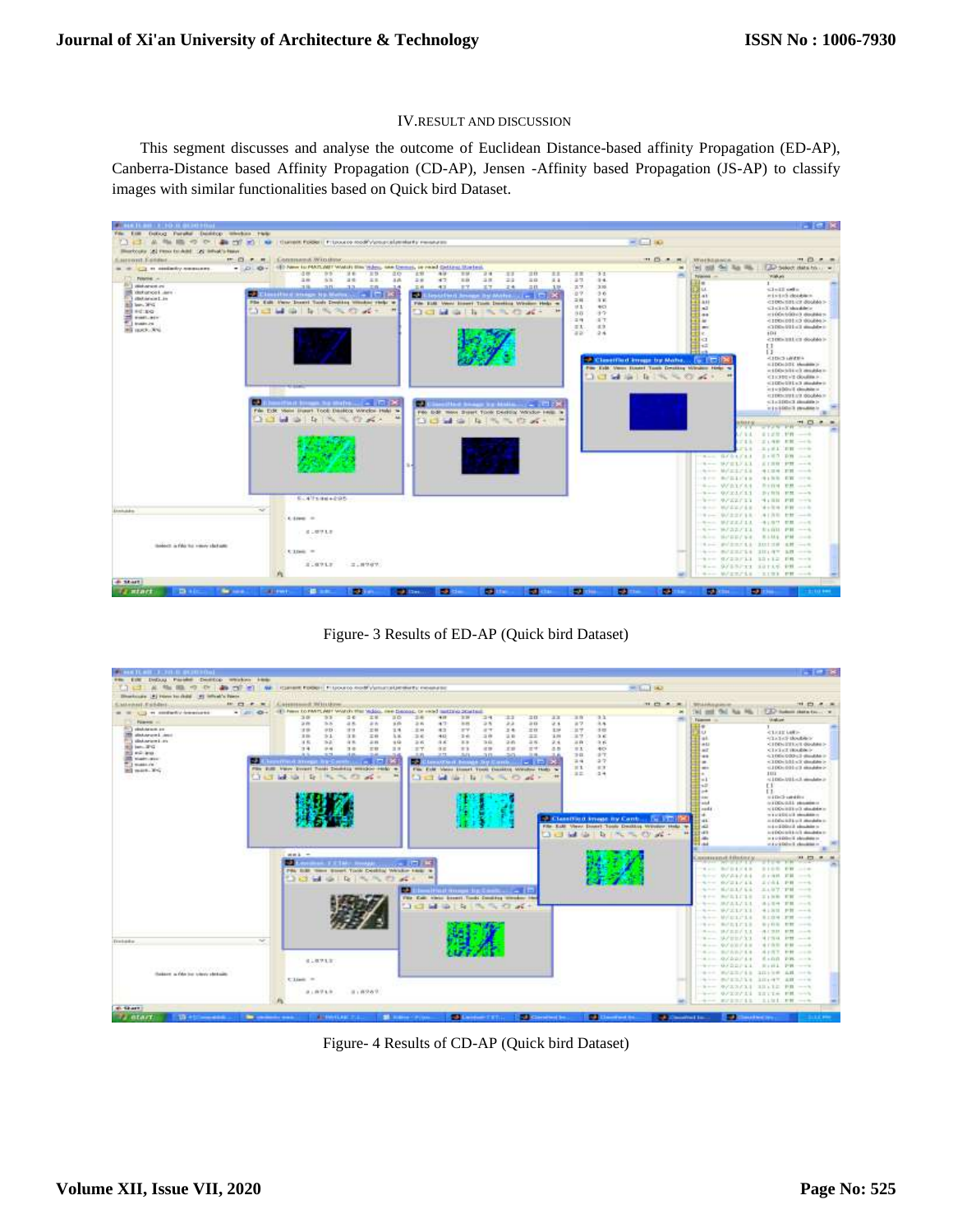

Figure -5 Results of JS-AP (Quick bird Dataset)

| parameter             | $ED-AP$      | $CD-AP$      | $JEN-AP$     |
|-----------------------|--------------|--------------|--------------|
| Execution<br>numbers  | $\mathbf{I}$ | $\mathbf{I}$ | $\mathbf{I}$ |
| <b>Execution</b> time | 86           | 64           | 52           |
| Overall<br>accuracy   | 73.58        | 76           | 87.25        |
| Kappa value           | 0.688        | 0.734        | 0.832        |
| <b>APA</b>            | 76.60        | 78.96        | 86.43        |
| <b>AUA</b>            | 72.55        | 75.89        | 81.34        |
| <b>ASMAI</b>          | 0.584        | 0.592        | 0.722        |

## Table-2 Performance of Quick bird dataset